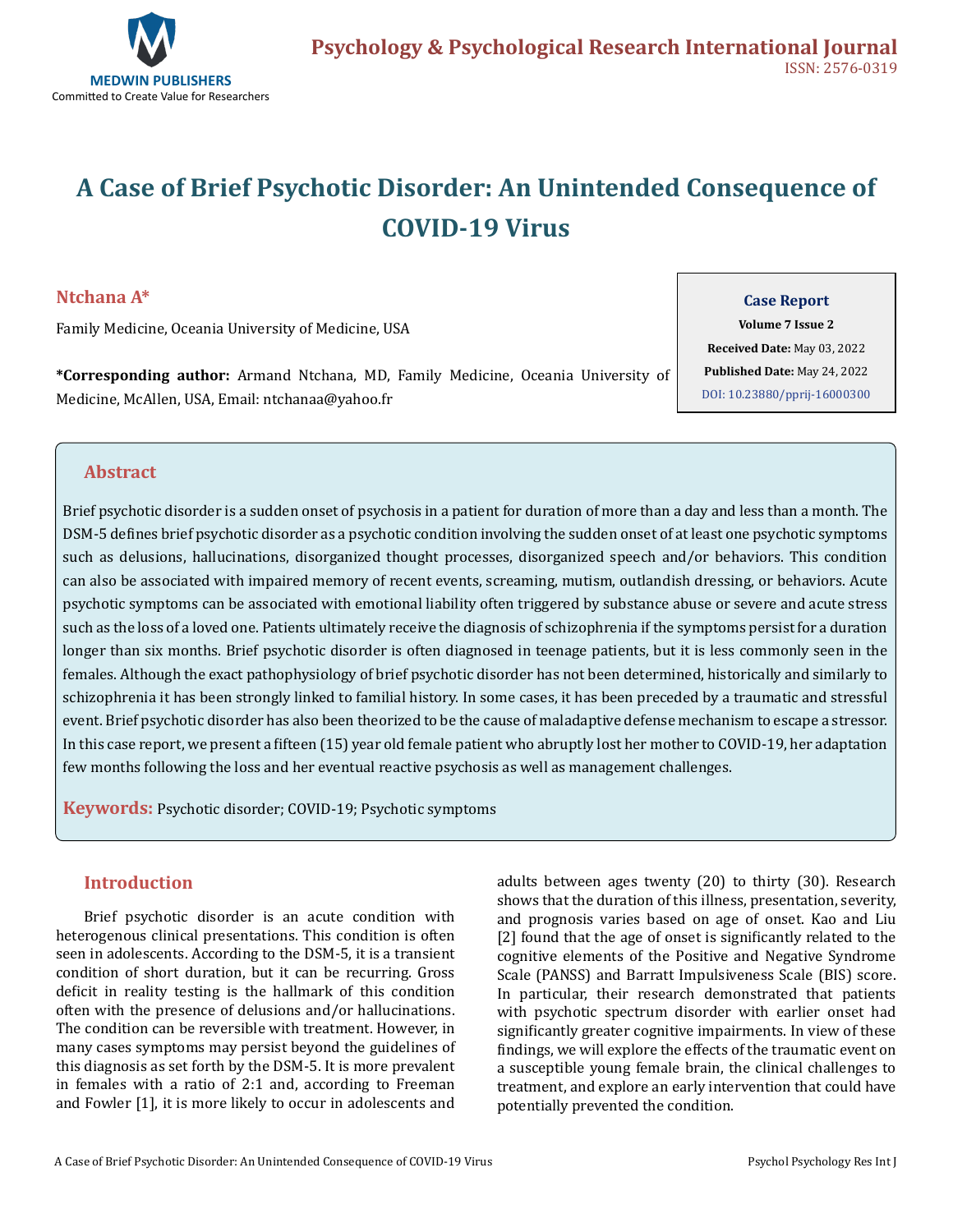#### **Case Report**

Patient in this case is a fifteen (15) year old Hispanic female, admitted to an intensive inpatient psychiatric program due to acute onset of suicide ideation with psychotic symptoms including delusions and severe paranoid thoughts. She was alert and oriented to person and place at the time of admission and denied any homicidal ideations. Prior to the admission, patient had not slept for three (3) consecutive days. Patient's sister with whom she lived with reported noticing some "strange behaviors" such as increase aggression toward her children, severe confusion, and persecutory delusions. Her concerns led her to monitor patient's sleep more closely. On the third day of absolutely no sleep despite using over-the-counter remedies, the sister took patient to the hospital. On initial admission patient presented with a broad range of affects. She was very talkative with flight of ideas, disorganized and tangential thought process. Multiple persecutory delusions and visual hallucinations were present. Patient had no insight in her condition, was extremely distrusting of everyone without any ability to process information or discern reality from fictional intrusive thought. On admission, patient tested positive for tetrahydrocannabinol (THC). She presented with very labile mood, she was quiet at time and cooperative even though her account of events was incoherent. Later, she was pacing the halls of the unit, shouting, and screaming about her distrust of people, "I don't know if I'm safe, I'm paranoid, maybe autistic no one will tell me the truth, I can't trust anyone" and "I don't have my social security number, I can't find it, it's with my passport". Few days later during history taking, we were able to gather that while en route for the hospital with her sister, they stopped at the eldest sister's house to pick up her passport and social security card, thus the random shouting about the social security number. This pattern of behavior became noticeable as days went by. Patient would recollect some information or hear a comment which she would later relay in a different nonsensible context and sometimes mixing different stories as if she was trying to make two pieces of different puzzles fit. Patient also talked about her mother's illness with COVID-19 constantly, and her best friend K. who, according to patient, was an undocumented immigrant who had been trying to steal her identity, betrayed her and made her do things she did not want to do. We wondered at the time if this K person was even real based on some outlandish allegation's patient was making. As it turns out, K was real and some of the allegation had been verified to be accurate. Her confabulations gradually escalated for few days. One striking example was noted when patient asked for a cup to drink tap water on the unit on one day. The nurses would educate the patient about the importance of drinking filtered water instead. Later that day, when questioned by the treating

physician about other incendiary allegations or behaviors from the previous night, the patient would respond by discussing how tap water was so insanitary for one's heath. It appears that unconsciously with her psychosis, patient's brain had developed maladaptive coping mechanism. Patient would simply ignore some questions, especially if they related to her previous misbehaviors on the unit and would instead respond or ask some utterly unrelated question, thus her incoherence and disorganization.

#### **Psychiatric History**

Patient had no prior history of psychiatric illness or hospitalization for any psychiatric condition. However, she had a prior history of recreational cannabis use but she denied smoking cigarettes, consuming alcohol, or doing any other illicit drugs. Her family reported awareness that patient had used cannabis recreationally a few times over the past five years. Her family described her as a healthy, smart, and kind adolescent who did well in school and never got into any troubles. Patient has three siblings, two older sisters and one older brother who has a history of substance abuse and suffered from depression. He was hospitalized in 2014 for major depressive disorder with suicidal ideation. Her father lives and works mostly out of state. He has a history of alcoholism. Patient's mother passed away from COVID-19 five months ago. Patient was living with her mother and her brother before she passed. Patient's family described her as a "good kid who did well in school". Patient has a history of smoking cannabis recreationally with her friends. Her eldest sister and her father both reported some drastic changes in the patient's behavior since her mother's passing. They both reported that patient appeared emotionally blunted after her mother passed away. The sister noted that she thought it was weird that patient was not grieving. According to patient's eldest sister, patient had similar reaction in 2017 when their grandmother passed away, which was surprising to patient as she was very close to the grandmother. The eldest sister further added that the patient reacted "weirdly" given that the grandmother raised her. In 2018, patient's cousin committed suicide by gunshot and left a letter in which he apologized for his actions. The cousin had a history of severe depression for which he was treated briefly but unsuccessfully. Furthermore, the review of the family history revealed that several of its members suffered from various mental disorders. Specifically, patient's maternal grandmother suffered from schizophrenia and patient's maternal great-aunt suffered from bipolar disorder. Patient's paternal cousin committed suicide in 2006. Patients' paternal uncle has a history of severe depression and schizophrenia.

#### **Treatment Challenges**

Patient was initially treated for her depressive and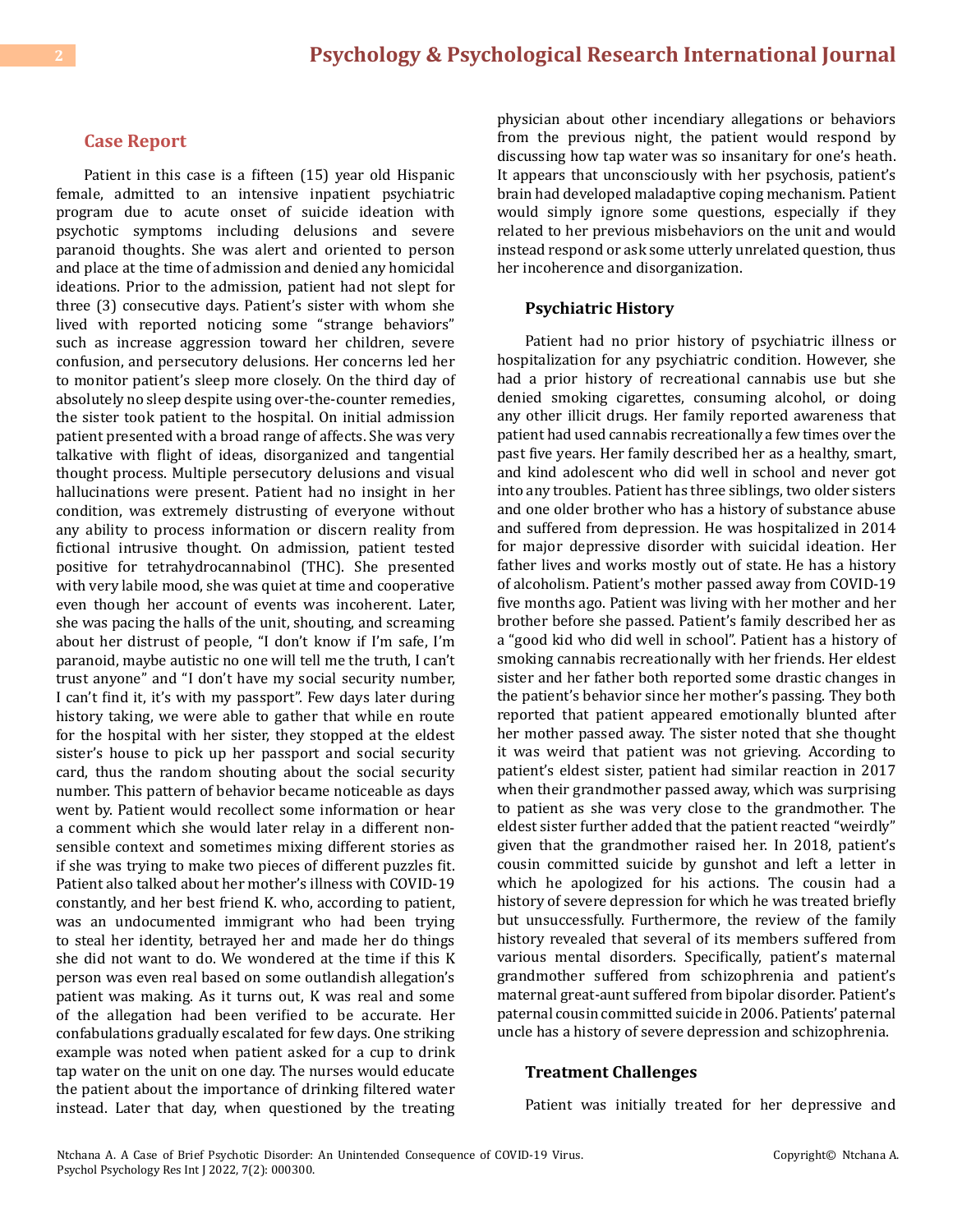anxiety symptoms with sertraline 50mg daily. Aripiprazole 2.5mg was added for her psychotic symptoms. Patient showed no improvement of her psychotic symptoms with the prescribed medication. Her paranoid thoughts were escalating and affecting others on the unit. Patient alleged that she was raped overnight by one of the providers; she was pregnant and was obsessing about taking a pregnancy test. She believed people were out to get her and they were trying to give her medication to poison her.

Aripiprazole was then increased to 5mg twice a day with no improvement. The night dose was then increased to 7mg then to 10mg after no improvement was noted or reported. Unfortunately, the treatment was still not effective as patient continued to display very paranoid with gross deficit in reality testing. Patient's sleep had also worsened as she was sleeping less than two (2) hours at night. She reported having her menses that morning, which was not accurate. When questioned about her alleged pregnancy patient stated, "it's impossible, I'm a virgin". Patient's shortterm memory showed multiple deficits. She did not recall if she had had breakfast that morning or if she had spoken to her family the night before. She was not able to recall recent memories in the proper context and would instead retrieve various information and create connections and associations most time out of context.

Aripiprazole seemed to be a good first option for our medication naïve patient as it historically has fewer side effects as compared to other atypical antipsychotics. As reported by Komossa, et al. [3], aripiprazole is less effective in treating primary psychotic disorders, like schizophrenia, than another second-generation antipsychotic. However, aripiprazole has fewer metabolic and sedative adverse effects. It is also associated with less dystonia as compared to other atypical antipsychotics with usually a smaller increase in prolactin as well as QTc prolongation.

Aripiprazole is approved for the treatment of psychosis related illnesses, in addition, it is also used to treat depression, which initially made this medication an ideal choice. Unfortunately, the patient showed no improvement of her psychosis on aripiprazole for three (3) consecutive days. Her detachment to reality was escalating with constantly changing and more outlandish stories. Patient would at time question the clinicians to the truthfulness and validity of her stories as a measure of reality testing.

On the fourth day of admission, we decided to change medication and proceed more aggressively with treatment. Patient had not developed any adverse reaction or side effects. Patient was started on olanzapine 5mg twice daily with trazadone 100mg at bedtime for sleep support and sertraline 50 mg daily for her anxiety and depressive

symptoms. Due to the severity of her symptoms and her lack of sleep, which was exacerbating her psychosis, patient could not participate in other treatment modalities. Shortly after treatment initiation, patient displayed some psychomotor retardation, with slower and calm tone of voice. She was most likely benefiting from the sedative effect of olanzapine. For the first time she slept more than six (6) hours which was an improvement from less than two (2) hours nights prior. As we continued to monitor the patient closely on the unit for the next four days, we noted a drastic improvement of her anxiety and sleep pattern and a slower improvement of her psychotic symptoms. On day eight (8), she appeared rested, calm, and much less confused. She was self-aware for the very first time since her admission and she started making coherent sentences without outlandish allegations. Patient was able to recognize that she was very paranoid and anxious for the past few days and spoke clearly to her level of confusion which was ameliorating. Her display of gratitude to the staff for being patient with her and trying to make her better showed appropriate executive functions and insight; something that was not seen since admission eight (8) days prior.

#### **Discussion**

This case of brief psychotic disorder in a patient with a pervasive family history of psychiatric illnesses begs the question of etiology. Given the positive THC test on admission, one might immediately conclude that this is a simple case of cannabis induced psychosis. However, a closer look at the family history in collateral information makes us wonder if there might be more to this case. Is this a case of early onset childhood schizophrenia or a case of acute psychosis outlasting a period of acute intoxication? Better yet, are we possibly dealing with a case of complicated or delayed grieving, or a case of psychosis induced trauma?

Early onset childhood schizophrenia is rare and present with potentially more severe symptoms and worst long-term outcome as discussed by Kyriakopoulos and Frangou [4]. This case does not appear to have an insidious onset. One might wonder if this is a case of cannabis induced psychosis with a positive test for THC on admission. However, patient prior history of use and use pattern would eliminate this theory. Cannabis induced psychosis (CIP) is usually seen in patients with chronic and heavy use. Grewal and George [5] found that symptoms of a primary psychotic disorder overlap with symptoms of CIP, however, in CIP patients have more mood symptoms. The risk of CIP is associated with longer exposure, duration and severity is typically dose dependent. A diagnosis of primary psychosis such as brief psychotic disorder is given in the absence of heavy cannabis use or withdrawal as noted by Grewal and George [5]. At the same time, there have been recent reports linking the surge of acute psychotic disorders to the increased use of newer and synthetic cannabinoids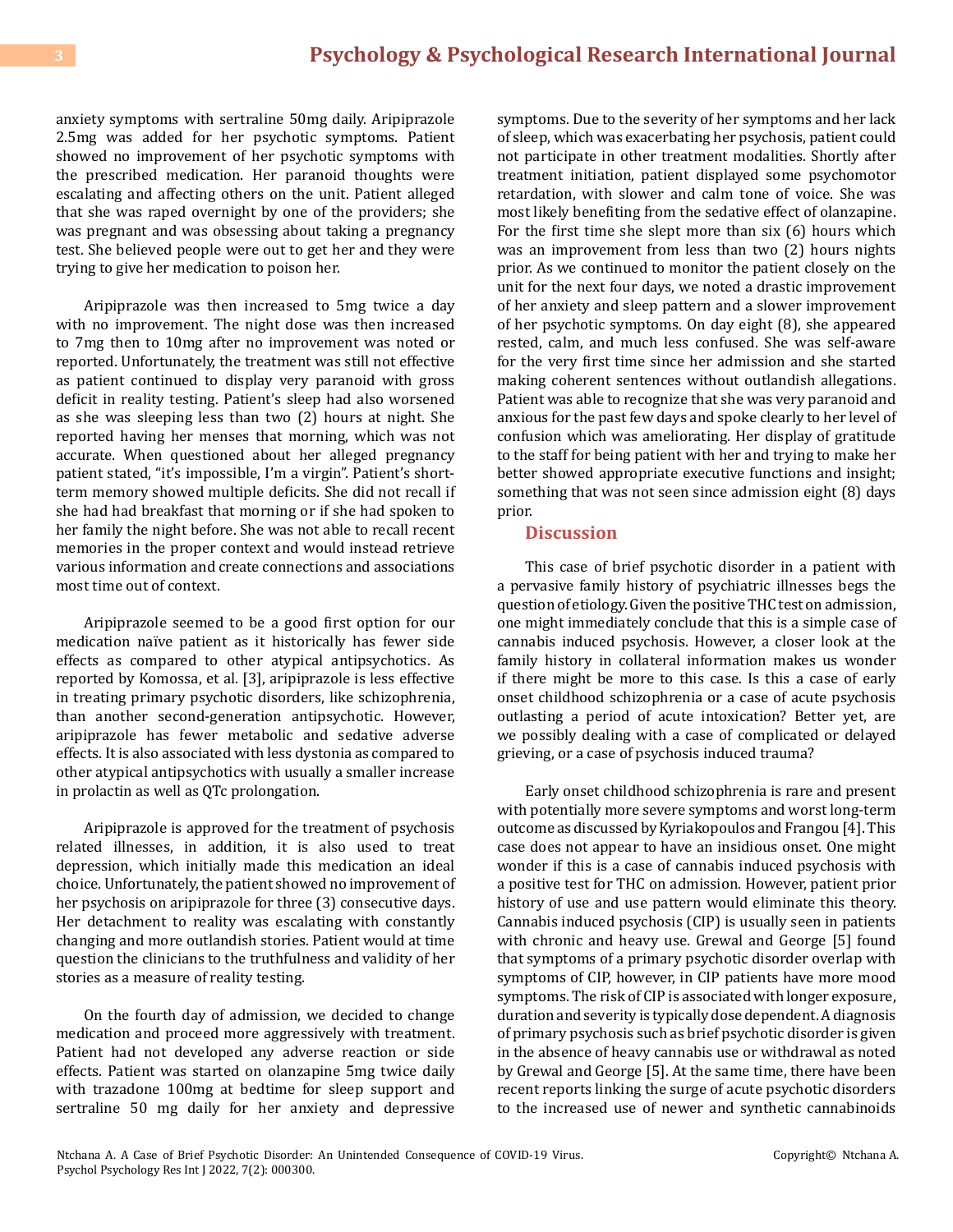usually sold as Spice or K2. According to Wilkinson, et al. [6], these synthetic drugs are more potent CB1 agonists then THC. CB1 function is the modulation of gamma-aminobutyric acid (GABA) and glutamate, both suppressive neurotransmitters present in large amounts in the cerebral cortex and hippocampus in the psychoactive brain. The link between cannabis use and acute psychosis or transient changes in behaviors have been seen in practice and well documented. Wilkinson, et al. [6] further reported that in both cannabis use and synthetic cannabinoid products a full range of positive and negative symptoms have been seen. These are consistent with the psychotogenic effects of cannabis. Positive symptoms observed in our case included delusions, fragmented thinking, perceptual alteration suspiciousness. Other positive symptoms can include grandiose delusions, hallucinations. As for negative symptoms in our case, patient presented with psychomotor retardation, flattening of affect, emotional withdrawal, cognitive impairments. Other negative symptoms may include short-term memory loss, poor attention, and lack of spontaneity. Acute psychotic symptoms, however, appear commonly during the period of intoxication with a severity proportional to the amount of toxins present. In contrast, in our case patient had not been exposed to any illicit substances for at least three (3) days prior to admission. Because patient's psychosis continued to persist and increased for a week into admission, we can rule out the possibility of a simple drug induced psychosis. The concentration of the toxin in question in an acute intoxication would have gradually decreased as well as corresponding symptoms. Our case presentation did not reflect the pathophysiology of cannabis induces psychosis.

It is important to note that although we believe cannabis exposure not to be the etiology of this patient presentation, we at the same time cannot rule out its contribution to the genesis of a primary psychotic disorder. A reasonable alternative consideration would be acute psychosis outlasting the period of intoxication. We can hypothesize that a patient early and chronic use of a substance that causes micro insults to their developing brain could trigger an acute psychosis due to the compounding effect of such insult. Yet, our patient's history and duration of drug use are not consistent with this premise. Wilkinson, et al. [6] further reported that early exposure to cannabinoid products has also been linked with increased risk of psychosis with a decline in risk when exposure occurs later in adolescents or adults. Hence, patients who use cannabis at an earlier age are at a higher risk not only for developing acute psychosis, but also for reoccurrences of such symptoms later in their lives. Also, such patients are more likely to develop schizophrenia. An array of such interrelated factors as the severity of the patient symptoms in this case, strong family history of primary psychotic disorders, patient's preoccupation about her mother's death, and inappropriate response to such

trauma, leads us to explore other plausible etiology. Although an acute psychosis outlasting the period of intoxication appears to be a good possible etiology for this presentation, the patient's pattern of drug use does not appear to match her presentation. Although there is growing clinical evidence on the positive association between cannabis exposure and actuate primary psychotic disorders, Wilkinson, et al. [6] posited that the claim of direct causality remains controversial. A stronger causality however exists between acute psychosis and trauma. According to Buckley, et al. [7], the lifetime prevalence rates of PTSD in the general population is estimated at seven point eight percent (7.8%) compared to 30% in patients already diagnosed with a psychotic disorder. Because many trauma and PTSD do not get reported or are not diagnosed, it is fair to assume that the number of patients with PTSD and psychosis could be substantially higher than thirty (30%). Although the link between trauma and psychosis has been established in multiple patients accounts and literatures, the exact etiology is not well understood and appear to be more complex and multifactorial. Some of the pathways proposed by Varese, et al. [8] include psychosis as a result of childhood adversity, trauma as a result of psychotic symptoms or involuntary treatment experiences, psychosis as a dimension of PTSD resulting from trauma as well as retraumatization as stressors that can worsened the course of a psychotic disorder.

Grief, also referred as bereavement, is a normal emotional response a patient displays after a traumatic event, for example, the loss of a loved one. According to DSM-5, patients grieving over the loss of a loved one may have a difficult time and may show symptoms like a major depressive episode. Patients may present with depressed mood, feelings of guilt as it relates to the loss of the loved one, feeling worthless, impaired psychomotor skills, lack of pleasure in activities, dysregulated sleep and even hallucinations. Grieving patient will experience the intensity of their symptoms decrease overtime. Although there is no specific time to delineate when normal grief becomes complicated grief, we can see that in complicated grief patient might not show a decrease of their symptoms overtime. Grief may also interfere with their day-to-day functioning with intense depressive symptoms, difficulties accepting the death, selfdestructive behaviors, and suicidal thoughts. As the name implies, delayed grief involves symptoms of grief that appear later after the loss of a loved one. Delayed grief has been described by some patients as severe and overwhelming sadness felt suddenly weeks to months after the loss of a loved one. Although hallucinations can be present in grief, mood dysregulation remains the most prominent feature either with normal, delayed, or complicated grief. In our case, patient did not display mood reactivity related to the loss of her mother. She presented with more psychotic features with severe and constant paranoid thought process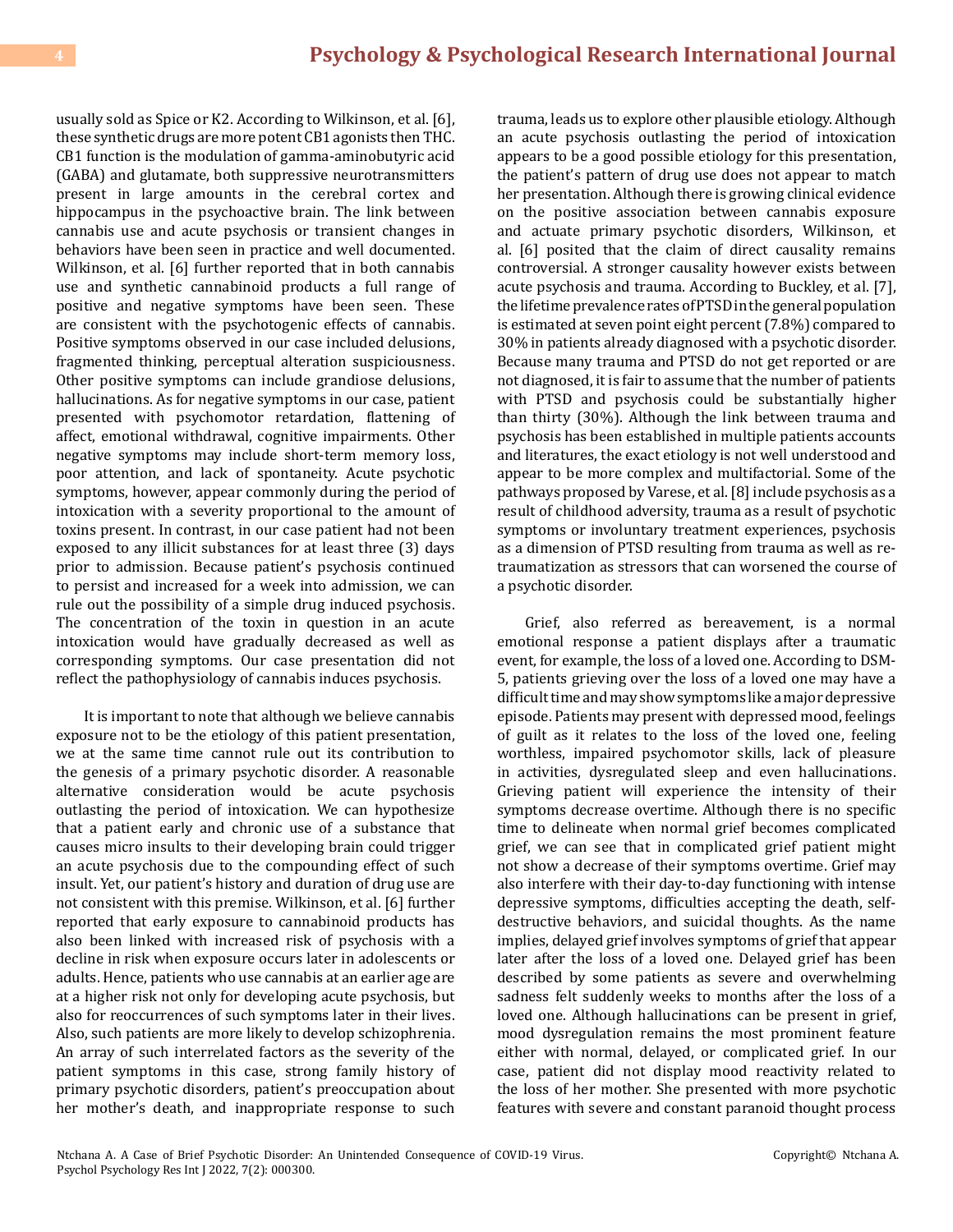with gross deficit in reality testing. Our patient appears to have developed a primary psychotic disorder also called brief reactive psychosis with symptoms manifesting shortly after a traumatic event. In our case, the earliest identifiable but very subtle signs appeared five months prior, related to a severe and traumatic event in our patient's life; the loss of her mother to COVID-19. Subtle changes in the patient's mood, and most importantly, her lack of grieving can be shown to be the trigger of her primary psychotic disorder. These issues taken together raise the question of whether given the patient predisposition to psychiatric illnesses, treating patient's perceived dysfunctional grief earlier on could have prevented the development of this primary psychiatric disorder?

A concept that has been studied in the context of posttraumatic stress disorder (PTSD). According to Freedman, et al. [9], cognitive-behavioral therapy (CBT) is the best therapeutic modality to be used and have been shown to be an effective modality in treating patients with PTSD. Studies have shown that PTSD can be prevented when CBT is delivered earlier, shortly after the traumatic event or insult. Providing effective therapeutic interventions during the post exposure period can have lasting effects with patients remaining asymptomatic for up to four (4) years [9].

## **Conclusion**

Cognitive behavioral therapy (CBT) has been used for many years in the treatment and management of PTSD. Multiple studies have shown its effectiveness in not only reducing the severity of PTSD symptoms in some cases prevent their occurrence. According to the review by Kar N [10], CBT has been shown to be not only safe but also an effective intervention when treating adults, adolescents, and children with acute and chronic PTSD. In some studies CBT has also been shown to be effective in preventing PTSD when administered sooner after a traumatic event [9]. Based on this clinical evidence, we can apply the same concept to primary psychotic disorders triggered by a traumatic event and allege that early intervention in our case could have possibly prevented the development of this condition. Increased awareness would be imperative in such circumstances to reduce incidence of primary psychotic diseases in predisposed families. Although many studies point to potential benefit for early CBT in preventing PTSD, Freedman, et al. [9] and possibly psychotic disorders, the lack of research prevents us to affirm or recommend early CBT as a treatment modality to prevent psychotic disorders. With the rise of the novel COVID-19 disease and its devastating effect on human lives and the U.S. health care system, we suspect that the case we presented is one of the earlier psychotic disorders diagnosed in the aftermath of COVID-19 devastation. With a considerable and growing number of individuals at risk, the need for more studies is warranted. Given the global health significance, CBT in the context of primary psychotic disorder should be rigorously evaluated.

The Pathophysiology of acute psychotic disorders is still not well understood. Regardless of the exact etiology, more research in this area will be beneficial. Such research will help identify the factors that either mediate or moderate psychosis and based on improved knowledge to establish more effective preventative measures. Until then, it is critical for patients with a positive family history of schizophrenia or any psychotic disorders or episode of psychosis regardless of etiology to completely refrain from using any hallucinogenic substances. In addition, early treatment, debriefing or processing of stressors can help in preventing acute psychosis or chronic psychotic disorder like schizophrenia.

As our patient's primary psychotic disorder continues to improve, she will benefit from individual, group, and family therapy to facilitate her reintegration into society. Patient's maintenance medication dosage and her ability to return fully to baseline are yet to be determined; however her prognosis is encouraging three weeks after her initial evaluation.

### **References**

- 1. [Freeman D, Fowler D \(2009\) Routes to psychotic](https://www.ncbi.nlm.nih.gov/pmc/articles/PMC2748122/) [symptoms: Trauma, anxiety and psychosis-like](https://www.ncbi.nlm.nih.gov/pmc/articles/PMC2748122/) [experiences. Psychiatry Research 169\(2\): 107-112.](https://www.ncbi.nlm.nih.gov/pmc/articles/PMC2748122/)
- 2. [Kao YC, Liu YP \(2010\) Effects of age of onset on clinical](https://pubmed.ncbi.nlm.nih.gov/20718964/)  [characteristics in schizophrenia spectrum disorders.](https://pubmed.ncbi.nlm.nih.gov/20718964/) [BMC Psychiatry 10: 63.](https://pubmed.ncbi.nlm.nih.gov/20718964/)
- 3. [Komossa K, Rummel Kluge C, Schmid F, Hunger H,](https://www.ncbi.nlm.nih.gov/pmc/articles/PMC4164478/) [Schwarz S, et al. \(2009\) Aripiprazole versus other](https://www.ncbi.nlm.nih.gov/pmc/articles/PMC4164478/) [atypical antipsychotics for schizophrenia. Cochrane](https://www.ncbi.nlm.nih.gov/pmc/articles/PMC4164478/)  [Database Syst Rev 4: CD006569.](https://www.ncbi.nlm.nih.gov/pmc/articles/PMC4164478/)
- 4. [Marinos K, Frangou S \(2007\) Pathophysiology of early](https://pubmed.ncbi.nlm.nih.gov/17671865/) [onset schizophrenia. International Review of Psychiatry](https://pubmed.ncbi.nlm.nih.gov/17671865/) [19\(4\): 315-324.](https://pubmed.ncbi.nlm.nih.gov/17671865/)
- 5. [Ruby G, George TP \(2017\) Cannabis-Induced Psychosis:](https://www.psychiatrictimes.com/view/cannabis-induced-psychosis-review) [A Review. Psychiatric Times 34\(7\): 2-19.](https://www.psychiatrictimes.com/view/cannabis-induced-psychosis-review)
- 6. [Wilkinson ST, Radhakrishnan R, D'Souza DC \(2014\)](https://www.ncbi.nlm.nih.gov/pmc/articles/PMC4352721/) [Impact of Cannabis Use on the Development of Psychotic](https://www.ncbi.nlm.nih.gov/pmc/articles/PMC4352721/) [Disorders. Curr Addict Rep 1\(2\): 115-128.](https://www.ncbi.nlm.nih.gov/pmc/articles/PMC4352721/)
- 7. [Buckley PF, Miller BJ, Lehrer DS, Castle DJ \(2009\)](https://www.ncbi.nlm.nih.gov/pmc/articles/PMC2659306/) [Psychiatric comorbidities and schizophrenia.](https://www.ncbi.nlm.nih.gov/pmc/articles/PMC2659306/) Schizophr Bull [35: 383-402.](https://www.ncbi.nlm.nih.gov/pmc/articles/PMC2659306/)
- 8. [Varese F, Smeets F, Drukker M, Lieverse R, Lataster T,](https://pubmed.ncbi.nlm.nih.gov/22461484/)